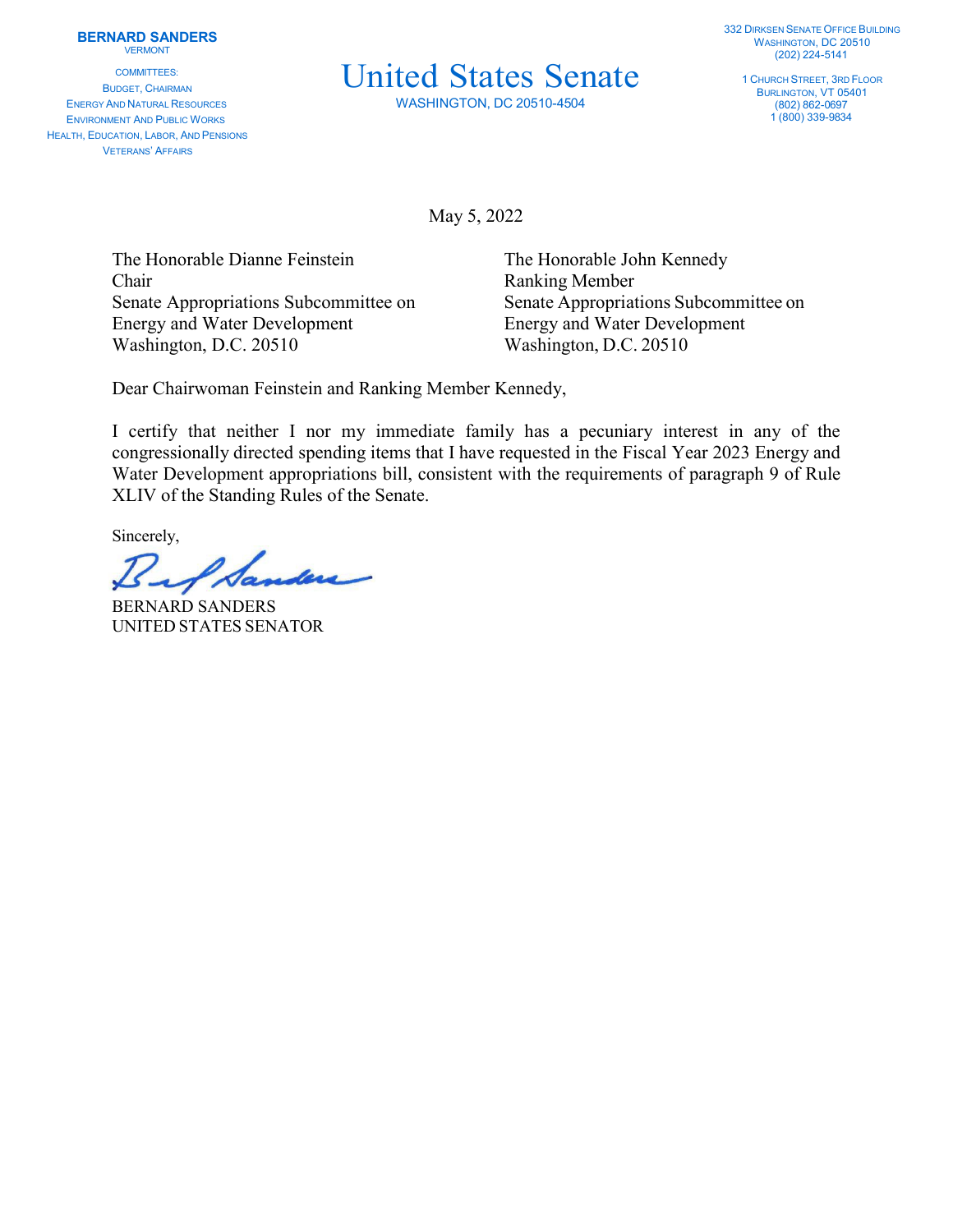## **Sanders, Bernard(I-VT) Energy and Water Development Congressionally Directed Spending Requests**

| <b>Recipient</b><br><b>Name</b>                | <b>Project Purpose</b>                                                                                                                                                                                                                                                                                                                                                                                                                                                                                                                                                                                                                                                                                                                                                                                                                                                                                                                           | <b>Project</b><br><b>Location</b> | <b>Amount</b><br><b>Requested</b><br>(5000) |
|------------------------------------------------|--------------------------------------------------------------------------------------------------------------------------------------------------------------------------------------------------------------------------------------------------------------------------------------------------------------------------------------------------------------------------------------------------------------------------------------------------------------------------------------------------------------------------------------------------------------------------------------------------------------------------------------------------------------------------------------------------------------------------------------------------------------------------------------------------------------------------------------------------------------------------------------------------------------------------------------------------|-----------------------------------|---------------------------------------------|
| Bennington<br>Museum                           | This funding will allow Bennington Museum to complete the second phase<br>of an HVAC improvement project to meet local regulations, improve safety,<br>and increase energy efficiency. The Museum would use the funds to<br>implement a complete HVAC control and energy management system. This<br>would include new zone valves, existing control valves, air handling units,<br>and a fan coil unit, as well as refurbishing the steam boiler. The Museum<br>would be outfitted with eight, digitally-managed zones which would allow<br>for selective conditioning of the structure. Updating equipment and<br>creating climate controls is immediately necessary both for safety reasons<br>and to meet local regulations. Aside from allowing the museum to remain<br>open to the public, this project will also vastly improve energy efficiency,<br>benefiting the environment and providing substantial cost savings for the<br>Museum. | Bennington<br>VT.                 | \$34                                        |
| <b>Brandon Senior</b><br>Citizens Center       | With the requested funding, the Brandon Senior Citizens Center will install<br>a solar array to reduce the building's energy costs and carbon footprint as<br>well as enhance the building's energy resiliency. The Center is a<br>community hub, and for older residents, it offers essential services such as<br>foot clinics, meals, and social activities. This project is part of the Brandon<br>Senior Center's ongoing efforts to be more environmentally friendly, and<br>to improve this essential community hub for future generations.                                                                                                                                                                                                                                                                                                                                                                                                | Brandon VT                        | \$7                                         |
| Mount<br>Abraham<br>Unified School<br>District | With the requested funding, the Mount Abraham Unified School District will<br>install a solar array at Mount Abraham Middle/High School. The school will<br>also install 15 electric vehicle chargers which will be powered in large part<br>by the solar array. The solar array will also support the electrical needs of<br>the irrigation system and support the school's energy needs, which will<br>reduce their electricity bills. Finally, the school will integrate the solar array<br>into the district's middle and high school science and community curricula.                                                                                                                                                                                                                                                                                                                                                                       | <b>Bristol VT</b>                 | \$1,149                                     |
| Goethe<br>Community<br>Trust, Inc              | With the requested funding, the Champlain Club Community Arts Center<br>will install energy efficiency measures to reduce this historic building's<br>energy usage and carbon footprint. The Champlain Club Community Arts<br>Center, in the heart of Burlington's Old North End, is a 120-year-old social<br>and community gathering spot that faces difficulty with efficiency upgrades<br>due to the need to work within historic preservation quidelines. This<br>funding will allow the Center to replace its inefficient gas-fired furnaces<br>with air source heat pumps, replace its gas water heater with a heat pump<br>water heater, and restore the building envelope along with sealing and<br>insulation. This work will all be done in concert with the Vermont<br>Department of Historic Preservation requirements.                                                                                                              | <b>Burlington</b><br>VT           | \$169                                       |
| Stowe Electric<br>Department                   | The requested funding will help the Town of Stowe Electric Department<br>carry out a high-efficiency storm window insert project to serve<br>low-income residential customers in the Lamoille County communities of<br>Stowe, Hyde Park, and Morrisville. Funds will cover the costs of building<br>200 pine inserts for use in residential homes. The window inserts will be<br>measured by volunteers supervised by staff from Stowe Electric and<br>Efficiency Vermont. The wood frames and plastic inserts will be assembled<br>during a Community Build in October 2022 at the Green Mountain Tech<br>and Career Center (Hyde Park) and Stowe High School.                                                                                                                                                                                                                                                                                  | Lamoille<br>County VT             | \$8                                         |
| Town of<br>Richmond                            | With the requested funding, the Town of Richmond will install energy<br>efficiency measures in their town center building to make the build net zero<br>ready, thereby reducing the town's overall energy usage and carbon<br>footprint. The Town will replace the building's fossil fuel-powered HVAC<br>system with heat pumps, and replace current lighting and windows with<br>more efficient options. It will also complete air barriers for the exterior<br>shell of the building, and add insulation and air sealing.                                                                                                                                                                                                                                                                                                                                                                                                                     | Richmond<br><b>VT</b>             | \$1,845                                     |
| Paramount<br>Center. Inc                       | With the requested funding, the historic Paramount Theatre will install<br>comprehensive energy efficiency upgrades in its theatre building and the<br>adjacent, four-story Richardson building, the latter of which is currently<br>unusable as a community gathering space in part due to inadequate<br>insulation. The Theatre will install a network of high-efficiency heat pumps,<br>an energy star integrated water heating system, and energy recovery<br>ventilation $-$ all coordinated by an updated building controls system $-$ to<br>reduce both buildings' energy usage and carbon footprint. The Theatre will<br>also install high-efficiency plumbing fixtures to further reduce water                                                                                                                                                                                                                                          | Rutland VT                        | \$500                                       |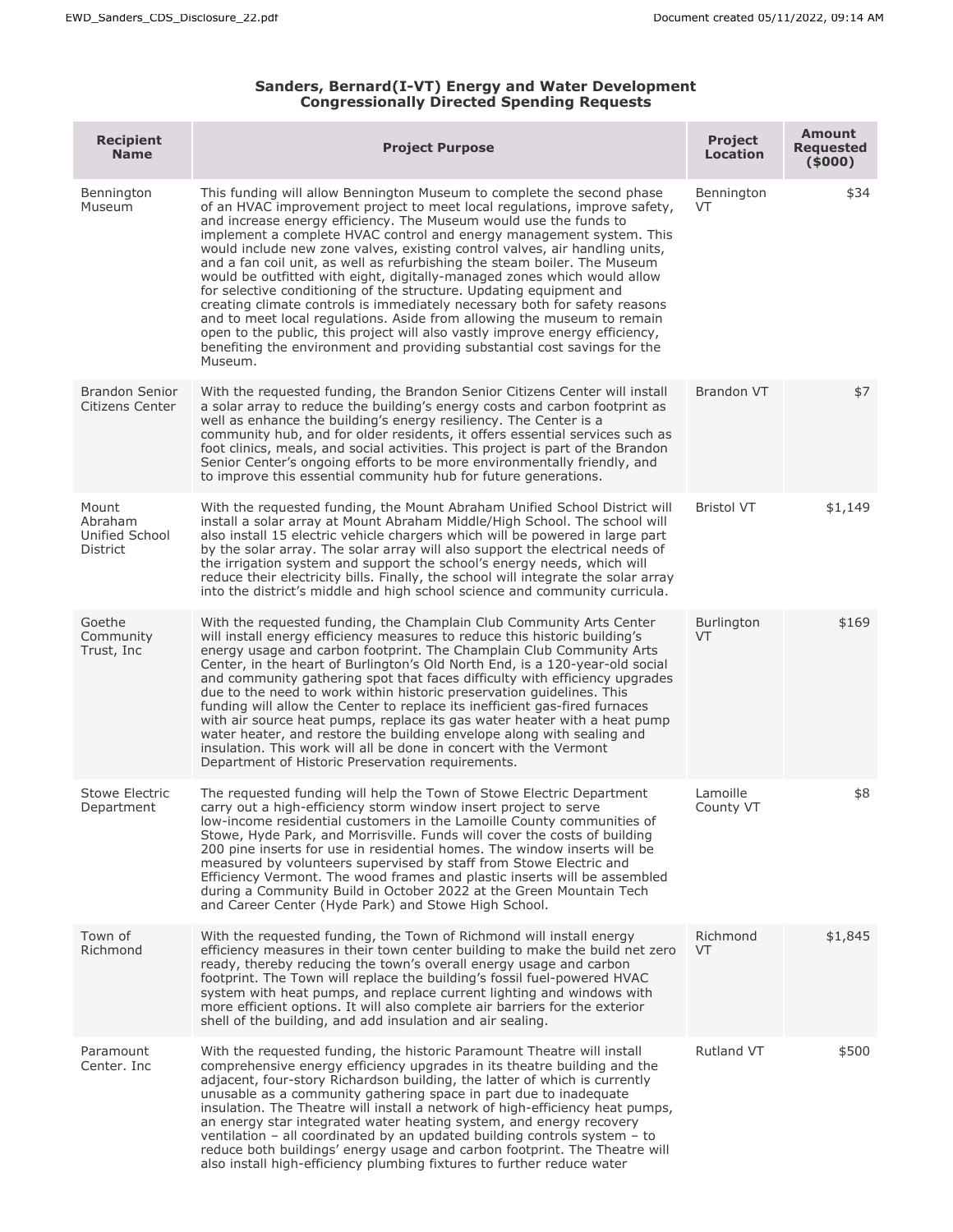|                                                                   | heating energy consumption and upgrade the building's insulation to<br>improve overall energy efficiency.                                                                                                                                                                                                                                                                                                                                                                                                                                                                                                                                                                                                                                                                                                                                                                                                                                                                                                                                         |                           |         |
|-------------------------------------------------------------------|---------------------------------------------------------------------------------------------------------------------------------------------------------------------------------------------------------------------------------------------------------------------------------------------------------------------------------------------------------------------------------------------------------------------------------------------------------------------------------------------------------------------------------------------------------------------------------------------------------------------------------------------------------------------------------------------------------------------------------------------------------------------------------------------------------------------------------------------------------------------------------------------------------------------------------------------------------------------------------------------------------------------------------------------------|---------------------------|---------|
| City of South<br>Burlington                                       | With the requested funding, the Bartlett Bay Wastewater Treatment<br>Facility will replace its existing fossil-fuel powered heating systems with<br>efficient, cold-climate heat pump units, which could reduce the facility's<br>carbon footprint by 25 percent and heating energy use by half. The<br>system will include a single outdoor condenser unit for each building, and<br>indoor evaporator units placed in each room that requires conditioning.<br>The critical nature of a wastewater treatment facility requires a back-up<br>heat source for buildings served by cold weather heat pumps, which will<br>be provided by a back-up electric resistance heating and tied into the heat<br>pump controls to operate during extreme cold outdoor conditions when<br>the heat pump cannot fully condition the space.                                                                                                                                                                                                                   | South<br>Burlington<br>VT | \$350   |
| South Hero<br>Library<br>Foundation                               | With the requested funding, the Worthen Library in South Hero will install<br>125 230-watt solar panels (approximately 29 kilowatts in total) that would<br>produce up to 85 percent of the library's annual electric usage and save up<br>to \$5,000 a year in energy costs. The Library will also add powerwall<br>storage so that it can also function as a shelter in case of widespread<br>power failures. Built in 2019, the Worthen Library was initially intended to<br>be a net-zero project, but due to rising construction costs, elements such<br>as solar panels had to be cut from the budget. However, the building is<br>essentially "solar ready", so installing the panels will be a relatively simple<br>"plug-and-play" process.                                                                                                                                                                                                                                                                                              | South Hero<br>VT          | \$57    |
| <b>Rutland West</b><br>Neighborhood<br>Housing<br><b>Services</b> | With the requested funding, HEAT Squad, a service of NeighborWorks of<br>Western Vermont, will expand clean heating and energy efficiency options,<br>including heat pumps and efficient electric appliances, across Vermont's<br>most energy-burdened regions. HEAT Squad will provide grants to 75 low-<br>to moderate-income households for electrification and efficiency upgrades,<br>as well as expand their staff capacity to perform more energy audits and<br>provide more technical assistance to households seeking to lower their fuel<br>dependence and carbon emissions by installing electrification or efficiency<br>upgrades. HEAT Squad aims to reach 75 households through energy<br>auditing and electrification education to include strategies for efficient, safe<br>and affordable homes, lowering fossil fuel dependence and carbon<br>emissions. This funding will also allow HEAT Squad to train and educate<br>local contractors and electricians to be better informed and trained in<br>whole-home electrification. | Statewide<br>VT           | \$450   |
| Clean Energy<br>Group, Inc.                                       | With the requested funds, the Clean Energy Group will install solar energy<br>and battery storage systems at several community health centers in<br>Vermont. These systems will provide resilient and reliable backup power to<br>the health care facilities through grid disruptions, as well as utility bill cost<br>savings throughout the year. Clean Energy Group could use this funding to<br>also install energy efficiency options to further optimally size solar and<br>battery storage systems and further reduce facility operating costs. These<br>installations will create a more resilient health care system in Vermont and<br>help ensure prolonged grid outages do not lead to negative health impacts<br>and preventable deaths. Clean Energy Group has years of experience<br>advancing these types of installations, both in Vermont and across the<br>country.                                                                                                                                                             | Statewide<br><b>VT</b>    | \$500   |
| Washington<br>Electric<br>Cooperative                             | This funding would allow Washington Electric Cooperative (WEC) to install<br>the modern metering infrastructure necessary to increase deployment of<br>renewable and high-efficiency energy technologies, such as heat pumps.<br>Additionally, advanced meters, and the infrastructure to support them and<br>manage the data they produce, will lead to better power delivery to WEC<br>member homes and businesses. WEC will be able to communicate with its<br>members' meters and manage supply and load. Modern meters will also<br>enable differential rates for technologies like electric vehicles and heat<br>pump water heaters, as well as "time-of -use-rates," which help reduce<br>the need to build new power plants and save member owners money.                                                                                                                                                                                                                                                                                 | Statewide<br><b>VT</b>    | \$2,500 |
| Washington<br>Electric<br>Cooperative                             | With the requested funding, Washington Electric Cooperative will install a<br>utility-scale battery storage system at its Jackson Corners substation. This<br>battery will provide grid stability and manage power at a location with a<br>large amount of member-generated power, and it will reduce the<br>Cooperative's need to buy expensive power at peak times. Washington<br>Electric Cooperative is a 100 percent renewable, member-owned utility<br>that serves nearly 12,000 members in some of the most rural parts of<br>Vermont. The size of this utility, and the relatively high rates needed to<br>support power infrastructure in such a rural area, limit Washington Electric<br>Cooperative from installing this type of energy resilience measure without<br>financial assistance.                                                                                                                                                                                                                                            | Statewide<br>VT           | \$3,000 |